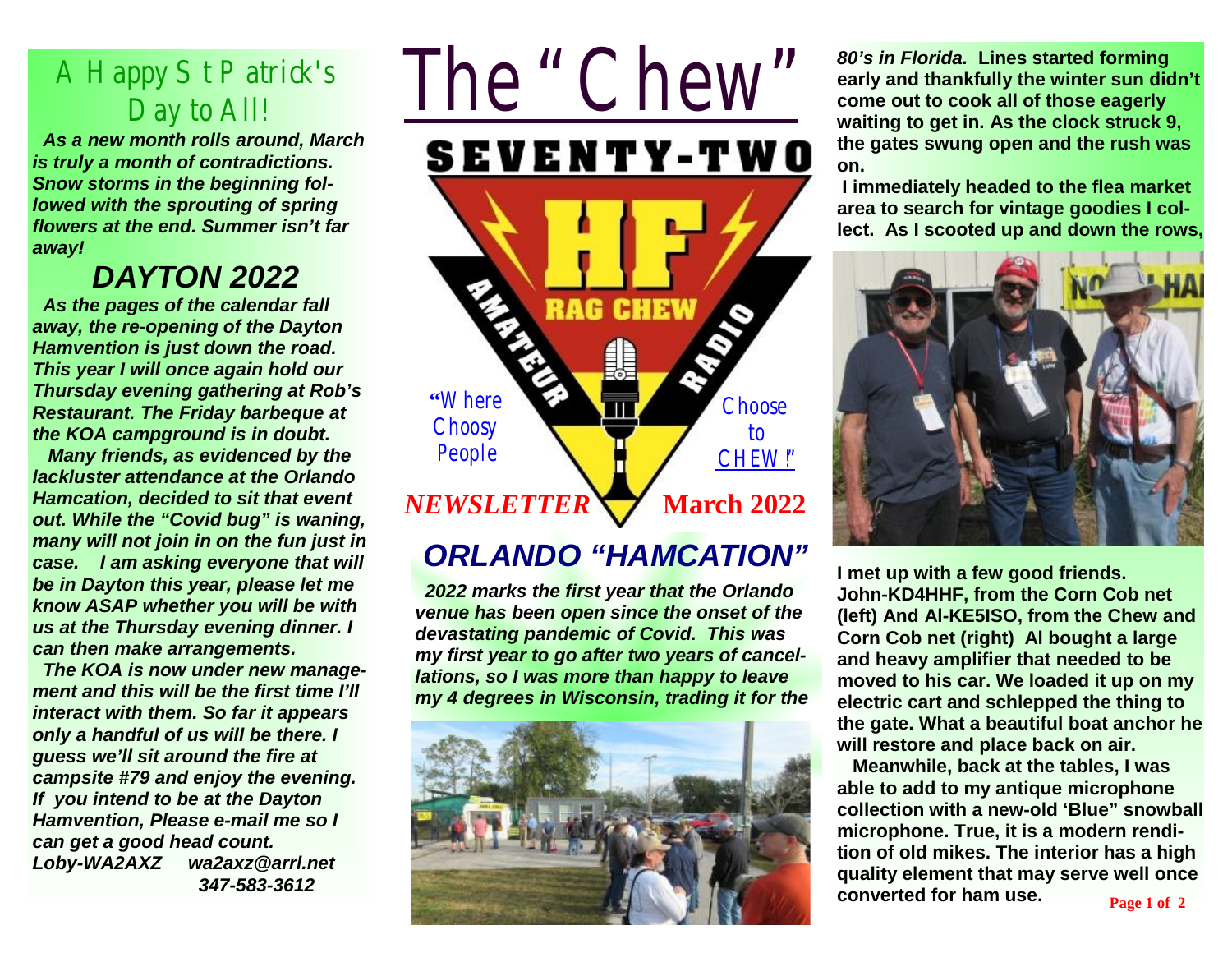#### *Orlando Hamcation, continued*

**area by the lake, surrounded with palm For the first time I saw that someone was selling a Hallicrafters SX-122. I still have mine on proud display as this was the re-**

**ceiver I practiced with, night after night in the late 1960's, learning code during the ARRL practice sessions. Tubes of** 





**was nice to sit and rest a bit in the rear RV** 

**trees. Back inside the vendor's area, we** 

## *A note from your editor …*

 **Our monthly newsletter "THE CHEW", contains information about the activities and participants in the 7.272 Ragchew Net. We rely on contributions of stories and pictures from the members to keep all of us up to date, impart information we can all use and, of course, to raise a smile and a chuckle or two. If you find a new "Taz" photo that can be used for future certificates and QSLs, that too is greatly appreciated. Without you, there is no Chew! Please, e-mail your stories, tech info and photos to Loby at [wa2axz@arrl.net](mailto:wa2axz@arrl.net)** 

*Many Thanks!* 



**every kind, from deForest "audions" to modern 1920s Cunningham tubes, were presented in a nice display. After all the walking around the flea market area, it** 



**met up with our own Randy-KB3IFH, selling his QSL cards and other goodies. Joe-WB2JKJ, from the Classroom Net, joined in to show off his work on the net. Most of the** 



**major vendors had muted displays but just being able to view and buy equipment and parts was a joy for all hams, unshackled from the pandemic's clutches. Dayton next***!* 



#### **~~~~~~~~~~~~~~~~~~~~** Volunteers Wanted!



 **If you would like to be one of our Net Control Stations on a regular schedule or as an occasional fill-in, please contact our net scheduler, Walt-KB3LGO.**



*Need QSLs or Eyeball Cards ???*   **KB3IFH QSL Cards** 



**[www.kb3ifh.homestead.com](http://www.kb3ifh.homestead.com) ~~~~~~~~~~~~~~~~~~~~~~** 

**72chew.net**